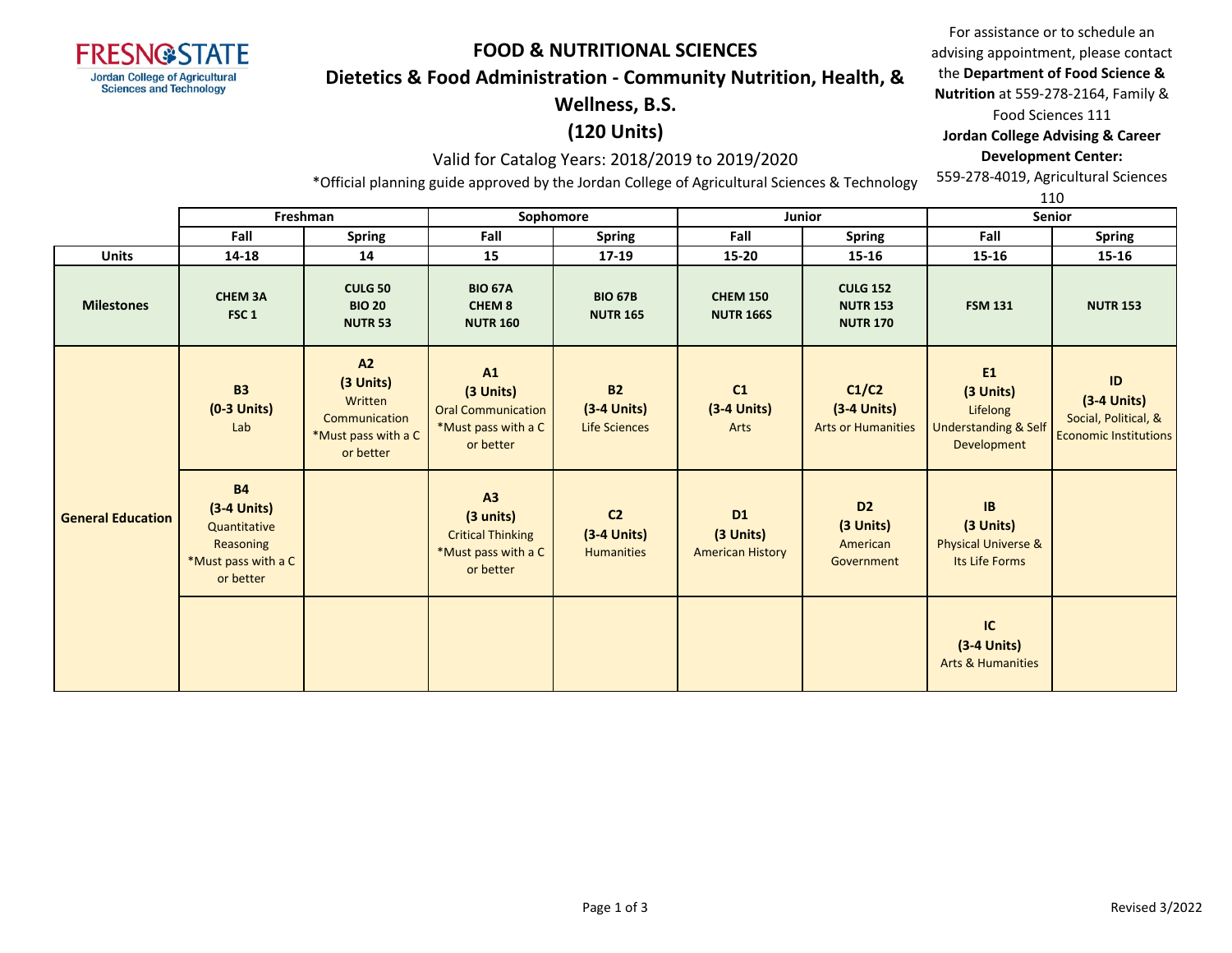

#### **Dietetics & Food Administration - Community Nutrition, Health, &**

# **Wellness, B.S.**

# **(120 Units)**

### Valid for Catalog Years: 2018/2019 to 2019/2020

\*Official planning guide approved by the Jordan College of Agricultural Sciences & Technology

For assistance or to schedule an advising appointment, please contact the **Department of Food Science & Nutrition** at 559-278-2164, Family & Food Sciences 111 **Jordan College Advising & Career** 

**Development Center:** 559-278-4019, Agricultural Sciences 110

|              |                                                                                                                                                                                             | Freshman<br>Sophomore<br>Junior                                                                                                         |                                                                                                      | <b>Senior</b>                                         |                                                                                                                                           |                                                                                           |                                                        |                                                                                               |
|--------------|---------------------------------------------------------------------------------------------------------------------------------------------------------------------------------------------|-----------------------------------------------------------------------------------------------------------------------------------------|------------------------------------------------------------------------------------------------------|-------------------------------------------------------|-------------------------------------------------------------------------------------------------------------------------------------------|-------------------------------------------------------------------------------------------|--------------------------------------------------------|-----------------------------------------------------------------------------------------------|
|              | Fall                                                                                                                                                                                        | <b>Spring</b>                                                                                                                           | Fall<br>Fall<br><b>Spring</b><br><b>Spring</b>                                                       |                                                       | Fall                                                                                                                                      | <b>Spring</b>                                                                             |                                                        |                                                                                               |
| <b>Units</b> | 14-18                                                                                                                                                                                       | 14                                                                                                                                      | 15                                                                                                   | 17-19                                                 | 15-20                                                                                                                                     | 15-16                                                                                     | 15-16                                                  | 15-16                                                                                         |
|              | <b>GE Area B1</b><br><b>CHEM 3A</b><br>(4 Units)<br><b>Physical Sciences</b><br>be taken<br>concurrently); high<br>school chemistry<br>recommended]<br>*No credit if taken<br>after CHEM 1A | <b>BIOL 20</b><br>(4 Units)<br>[Pre-Req: GE B4 (may   [Pre-Req: CHEM 1A or<br>3A<br>*Not open to<br>students with credit<br>in BIOL 120 | <b>GE Area D3</b><br>PSYCH <sub>10</sub><br>(3 Units)<br><b>Social Science</b>                       | <b>BIOL 67B**</b><br>(4 Units)<br>[Pre-Req: BIOL 67A] | <b>CHEM 150</b><br>(3 Units)<br>[Pre-Req: CHEM 3B,<br>8, or CHEM 128A &<br>128B]                                                          | <b>FSM 131</b><br>(3 Units)                                                               | <b>Career Specialty</b><br>(3 Units)<br>*See footnotes | <b>NUTR 149</b><br>(3 Units)<br>[Pre-Req: NUTR 156;<br>computer<br>competency<br>recommended] |
| <b>Major</b> | FSC <sub>1</sub><br>(3 Units)                                                                                                                                                               | <b>CULG 50</b><br>(3 Units)                                                                                                             | <b>BIOL 67A**</b><br>(4 Units)<br>[Pre-Req: BIOL 20 or<br><b>BIOL 1A and CHEM</b><br>1A/1AL (or 3A)] | <b>COUN 174</b><br>(3 Units)                          | <b>CULG 152</b><br>(3 Units)<br>[Pre-Req: CULG 50;<br>NUTR 53, 54, or<br>instructor permission;<br>computer<br>competency<br>recommended] | <b>NUTR 153</b><br>(3 Units)<br>[Pre-Req: NUTR 53;<br>BIOL 67A & 67B;<br><b>CHEM 150]</b> | <b>Career Specialty</b><br>(3 Units)<br>*See footnotes | <b>Career Specialty</b><br>(3 Units)<br>*See footnotes                                        |
|              | <b>MATH 11</b><br>(3 Units)<br>[Pre-Req: ELM]<br>*Or other approved<br>statistics course                                                                                                    | <b>FSM 60</b><br>$(1$ Unit)                                                                                                             | <b>CHEM 8</b><br>(3 Units)<br>[Pre-Req: CHEM 1B or<br>$3A$ ]                                         | <b>NUTR 165</b><br>(3 Units)<br>[Pre-Req: NUTR 160]   | <b>NUTR 166S</b><br>(3 Units)                                                                                                             | <b>NUTR 170</b><br>(3 Units)<br>[Pre-Req: NUTR 165] [Pre-Req: NUTR 166S]                  |                                                        | <b>Career Specialty</b><br>(3 Units)<br>*See footnotes                                        |
|              | <b>NUTR 61</b><br>$(1$ Unit)                                                                                                                                                                | <b>NUTR 53</b><br>(3 Units)                                                                                                             | <b>NUTR 160</b><br>(3 Units)<br>[Pre-Req: NUTR 53]                                                   |                                                       |                                                                                                                                           |                                                                                           |                                                        |                                                                                               |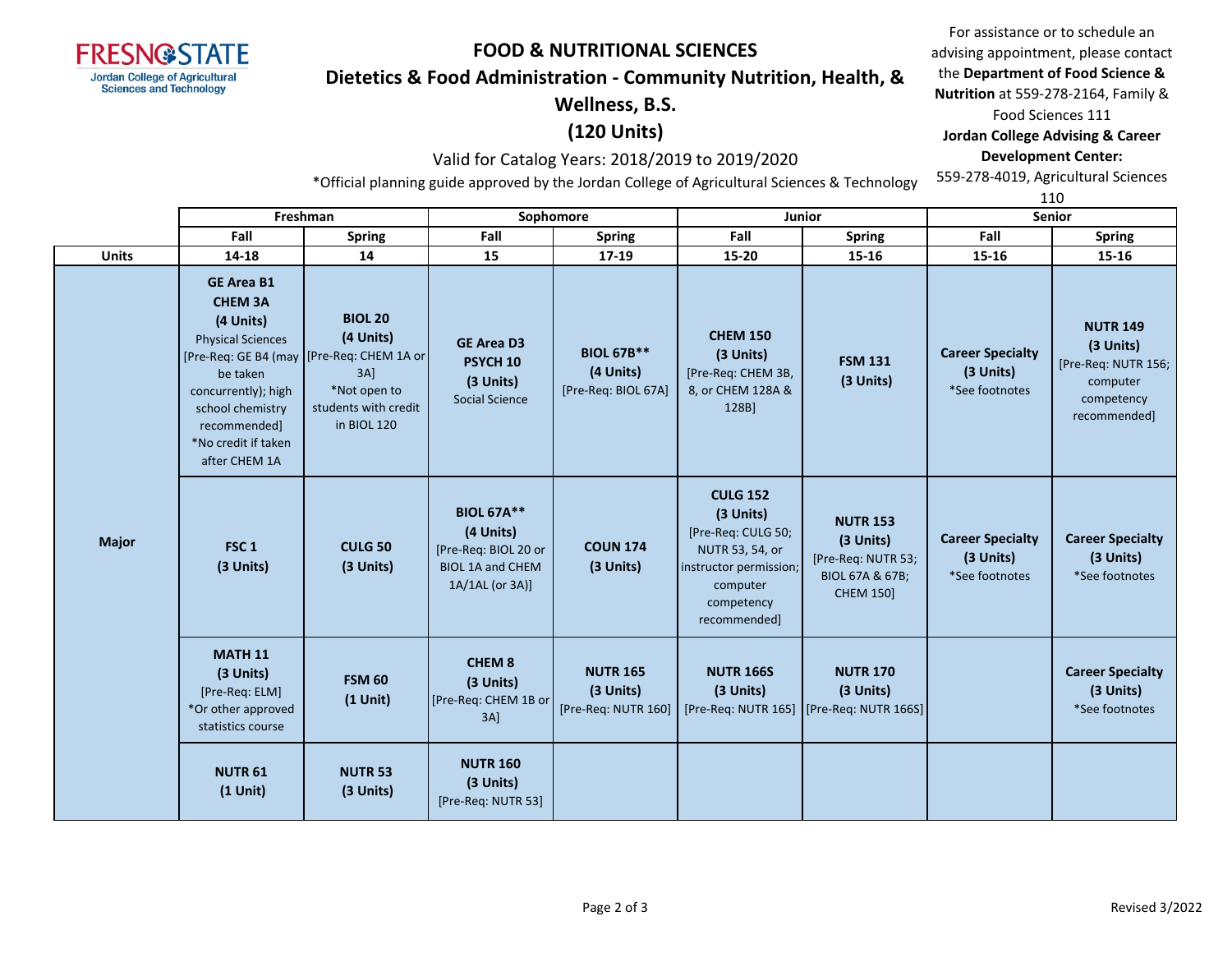

#### **Dietetics & Food Administration - Community Nutrition, Health, &**

# **Wellness, B.S.**

# **(120 Units)**

### Valid for Catalog Years: 2018/2019 to 2019/2020

\*Official planning guide approved by the Jordan College of Agricultural Sciences & Technology

For assistance or to schedule an advising appointment, please contact the **Department of Food Science & Nutrition** at 559-278-2164, Family & Food Sciences 111 **Jordan College Advising & Career** 

#### **Development Center:**

559-278-4019, Agricultural Sciences

|                                                        |       | .             |      |               | a basilik shine she she she are to be a she was a shear to share the shear of the shear of the shear of the sh          |               |               | 110                                             |
|--------------------------------------------------------|-------|---------------|------|---------------|-------------------------------------------------------------------------------------------------------------------------|---------------|---------------|-------------------------------------------------|
|                                                        |       | Freshman      |      | Sophomore     | Junior                                                                                                                  |               | <b>Senior</b> |                                                 |
|                                                        | Fall  | <b>Spring</b> | Fall | <b>Spring</b> | Fall                                                                                                                    | <b>Spring</b> | Fall          | <b>Spring</b>                                   |
| <b>Units</b>                                           | 14-18 | 14            | 15   | $17-19$       | 15-20                                                                                                                   | $15 - 16$     | 15-16         | 15-16                                           |
| <b>Additional</b><br><b>Graduation</b><br>Requirements |       |               |      |               | <b>UDWS (0-4 Units)</b><br>*Upper Division<br><b>Writing Exam</b><br>OR "W" Course (must<br>pass with a C or<br>better) |               |               | MI (3 Units)<br>Multicultural/<br>International |

#### **FOOTNOTES:**

**Prerequisites/Corequisites:** Other restrictions may apply. Please see your course catalog for detailed prerequisite/corequisite requirements.

Grade Requirements: CR/NC grading is not permitted for courses included in the major and additional requirements, except work experience (FSC 193; FSM 193; and NUTR 193). All courses listed under major and additional requirements require a grade of C or better.

**Career Specialty (12 units):** Select 12 units from NUTR 147; PH 100, 112, 114, 115, 128; or additional courses approved by advisor.

Upper Division Writing Skills requirement (UDWS): All undergraduate students must demonstrate competency in writing skills by passing the Upper Division Writing Exam (UDWE) or by obtaining a C or better in an approved upper division writing course, identified by the letter "W."

\*\* Biology 67A & 67B may be substituted for BIOL 65.

Substitutions: If substitutions/exceptions/waivers are made for any major courses that also meet GE and/or the Multicultural/International graduation requirement, the student is responsible for completing additional courses to satisfy the respective areas (GE and/or MI). This also includes the upperdivision writing requirement.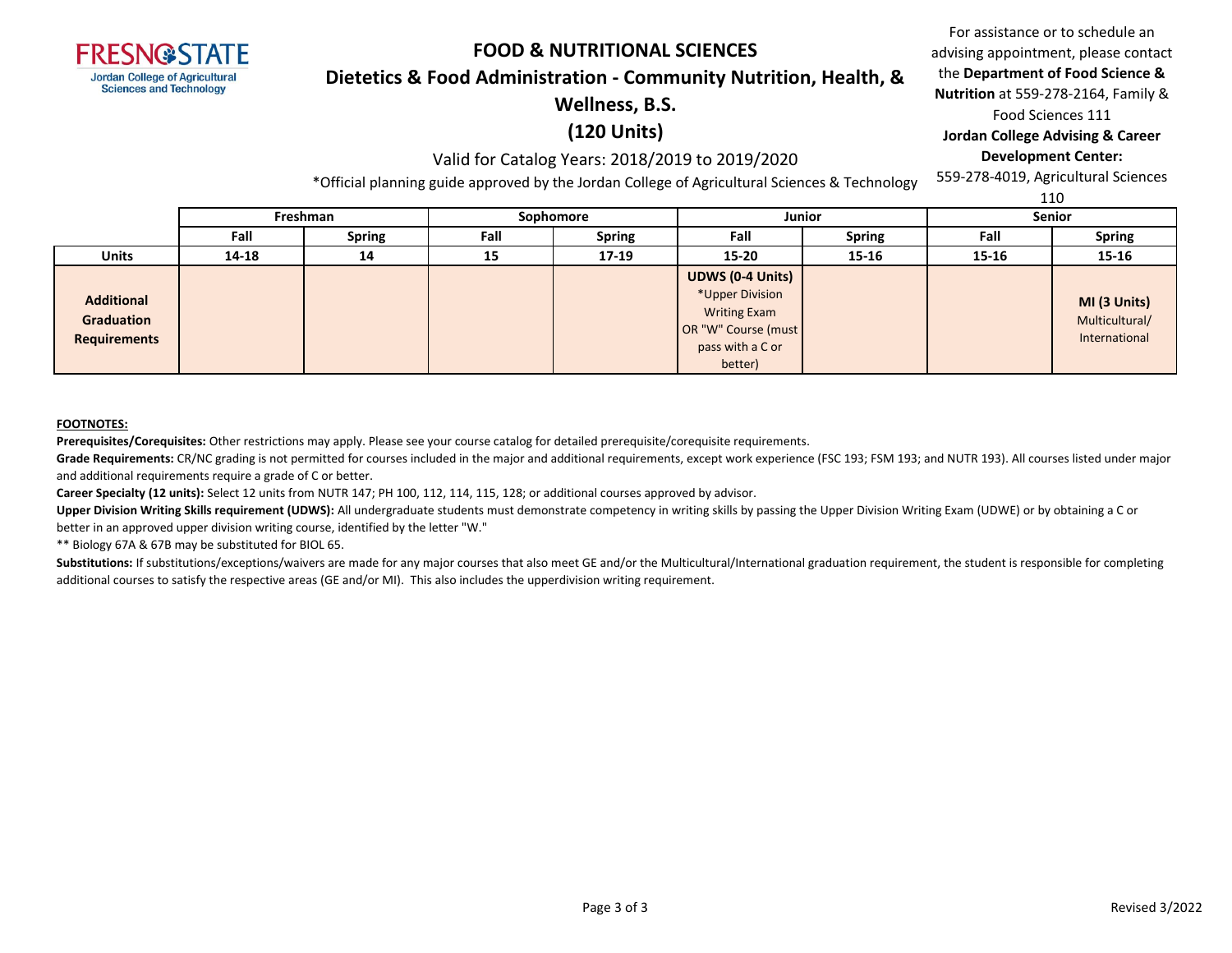

### **Dietetics & Food Administration - Community Nutrition, Health, &**

## **Wellness, B.S. (120 Units)**

### Valid for Catalog Years: 2012/2013 to 2017/2018

\*Official planning guide approved by the Jordan College of Agricultural Sciences & Technology

For assistance or to schedule an advising appointment, please contact the

**Department of Food Science & Nutrition** 

at 559-278-2164, Family & Food Sciences

111

#### **Jordan College Advising & Career**

#### **Development Center:**

559-278-4019, Agricultural Sciences 110

|                             | Freshman                                                                               |                                                                                         | Sophomore                                                                           |                                            |                                                | Junior                                           | <b>Senior</b>                                                                            |                                                                        |  |
|-----------------------------|----------------------------------------------------------------------------------------|-----------------------------------------------------------------------------------------|-------------------------------------------------------------------------------------|--------------------------------------------|------------------------------------------------|--------------------------------------------------|------------------------------------------------------------------------------------------|------------------------------------------------------------------------|--|
|                             | Fall                                                                                   | <b>Spring</b>                                                                           | Fall                                                                                | <b>Spring</b>                              | Fall                                           | Spring                                           | Fall                                                                                     | <b>Spring</b>                                                          |  |
| <b>Units</b>                | 14-18                                                                                  | 14                                                                                      | 15                                                                                  | $17-19$                                    | $15 - 20$                                      | 15-16                                            | 15-16                                                                                    | 15-16                                                                  |  |
|                             | <b>B3 (0-3 Units)</b><br>Lab                                                           | <b>A2 (3 Units)</b><br><b>Written Communication</b><br>*Must pass with a C or<br>better | <b>A1 (3 Units)</b><br>Oral<br>Communication<br>*Must pass with a C<br>or better    | <b>B2 (3-4 Units)</b><br>Life Sciences     | <b>C1 (3-4 Units)</b><br>Arts                  | $C1/C2$ (3-4 Units)<br><b>Arts or Humanities</b> | <b>E1 (3 Units)</b><br>Lifelong<br><b>Understanding &amp;</b><br><b>Self Development</b> | <b>ID (3-4 Units)</b><br>Social, Political, & Economic<br>Institutions |  |
| General<br><b>Education</b> | <b>B4 (3-4 Units)</b><br>Quantitative<br>Reasoning<br>*Must pass with a C<br>or better |                                                                                         | <b>A3 (3 units)</b><br><b>Critical Thinking</b><br>*Must pass with a C<br>or better | <b>C2 (3-4 Units)</b><br><b>Humanities</b> | <b>D1 (3 Units)</b><br><b>American History</b> | D2 (3 Units)<br>American<br>Government           | IB (3 Units)<br>Physical Universe &<br>Its Life Forms                                    | MI (3 Units)<br>Multicultural/International                            |  |
|                             |                                                                                        |                                                                                         |                                                                                     |                                            |                                                |                                                  | $IC(3-4 Units)$<br><b>Arts &amp; Humanities</b>                                          |                                                                        |  |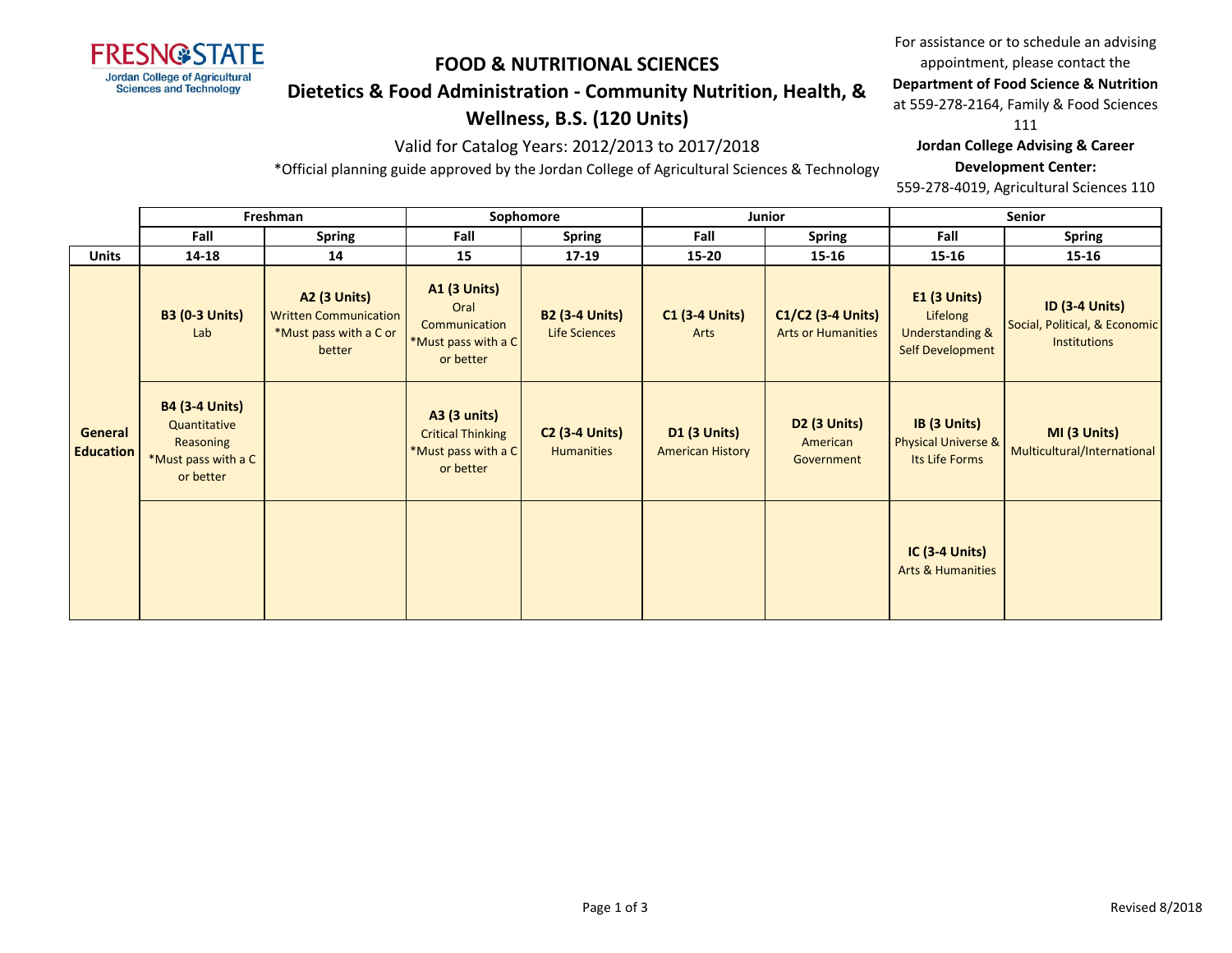

### **Dietetics & Food Administration - Community Nutrition, Health, &**

# **Wellness, B.S. (120 Units)**

### Valid for Catalog Years: 2012/2013 to 2017/2018

\*Official planning guide approved by the Jordan College of Agricultural Sciences & Technology

For assistance or to schedule an advising appointment, please contact the **Department of Food Science & Nutrition** 

at 559-278-2164, Family & Food Sciences

111

#### **Jordan College Advising & Career**

#### **Development Center:**

559-278-4019, Agricultural Sciences 110

|                  | Freshman                                                                                                                                                                                                  |                                                                                                                | Sophomore                                                                   |                                                  | <b>Junior</b>                                                                                                                             |                                                                                        | <b>Senior</b>                                          |                                                                                         |
|------------------|-----------------------------------------------------------------------------------------------------------------------------------------------------------------------------------------------------------|----------------------------------------------------------------------------------------------------------------|-----------------------------------------------------------------------------|--------------------------------------------------|-------------------------------------------------------------------------------------------------------------------------------------------|----------------------------------------------------------------------------------------|--------------------------------------------------------|-----------------------------------------------------------------------------------------|
|                  | Fall                                                                                                                                                                                                      | <b>Spring</b>                                                                                                  | Fall                                                                        | <b>Spring</b>                                    | Fall                                                                                                                                      | <b>Spring</b>                                                                          | Fall                                                   | <b>Spring</b>                                                                           |
| <b>Units</b>     | 14-18                                                                                                                                                                                                     | 14                                                                                                             | 15                                                                          | 17-19                                            | 15-20                                                                                                                                     | 15-16                                                                                  | 15-16                                                  | 15-16                                                                                   |
|                  | <b>GE Area B1</b><br>CHEM 3A (4 Units)<br><b>Physical Sciences</b><br>[Pre-Req: GE B4 (may<br>be taken<br>concurrently); high<br>school chemistry<br>recommended]<br>*No credit if taken<br>after CHEM 1A | <b>BIOL 20 (4 Units)</b><br>[Pre-Req: CHEM 1A or<br>$3A$ ]<br>*Not open to students<br>with credit in BIOL 120 | <b>GE Area D3</b><br><b>PSYCH 10 (3)</b><br>Units)<br><b>Social Science</b> | BIOL 65 (5 Units)                                | CHEM 150 (3 Units)<br>[Pre-Req: CHEM 3B,<br>8, or CHEM 128A &<br>128B]                                                                    | <b>FSM 131 (3 Units)</b>                                                               | <b>Career Specialty</b><br>(3 Units)<br>*See footnotes | <b>NUTR 149 (3 Units)</b><br>[Pre-Req: NUTR 156;<br>computer competency<br>recommended] |
| <b>Major</b>     | FSC 1 (3 Units)                                                                                                                                                                                           | CULG 50 (3 Units)                                                                                              | CHEM 8 (3 Units)<br>[Pre-Req: CHEM 1B<br>or 3A]                             | <b>COUN 174 (3)</b><br>Units)                    | <b>CULG 152 (3 Units)</b><br>[Pre-Req: CULG 50;<br>NUTR 53, 54, or<br>instructor<br>permission;<br>computer<br>competency<br>recommended] | <b>NUTR 153 (3 Units)</b><br>[Pre-Req: NUTR 54;<br><b>BIOL 65;</b><br><b>CHEM 150]</b> | <b>Career Specialty</b><br>(3 Units)<br>*See footnotes | <b>Career Specialty (3)</b><br>Units)<br>*See footnotes                                 |
|                  | MATH 11 (3 Units)<br>[Pre-Req: ELM]<br>*Or other approved<br>statistics course                                                                                                                            | <b>FSM 60 (1 Unit)</b>                                                                                         | <b>NUTR 160 (3)</b><br>Units)<br>[Pre-Req: NUTR 54]                         | <b>NUTR 165 (3 Units)</b><br>[Pre-Req: NUTR 160] | <b>NUTR 166S (3</b><br>Units)<br>[Pre-Req: NUTR 165]                                                                                      | <b>NUTR 170 (3 Units)</b><br>[Pre-Req: NUTR 166S]                                      |                                                        | <b>Career Specialty (3</b><br>Units)<br>*See footnotes                                  |
|                  | <b>NUTR 61 (1 Unit)</b>                                                                                                                                                                                   | NUTR 54 (3 Units)                                                                                              |                                                                             |                                                  |                                                                                                                                           |                                                                                        |                                                        |                                                                                         |
| <b>Electives</b> |                                                                                                                                                                                                           |                                                                                                                |                                                                             |                                                  | <b>UDWS (0-4 Units)</b><br>*Upper Division<br><b>Writing Exam</b><br>OR "W" Course (must<br>pass with a C or<br>better)                   |                                                                                        |                                                        |                                                                                         |